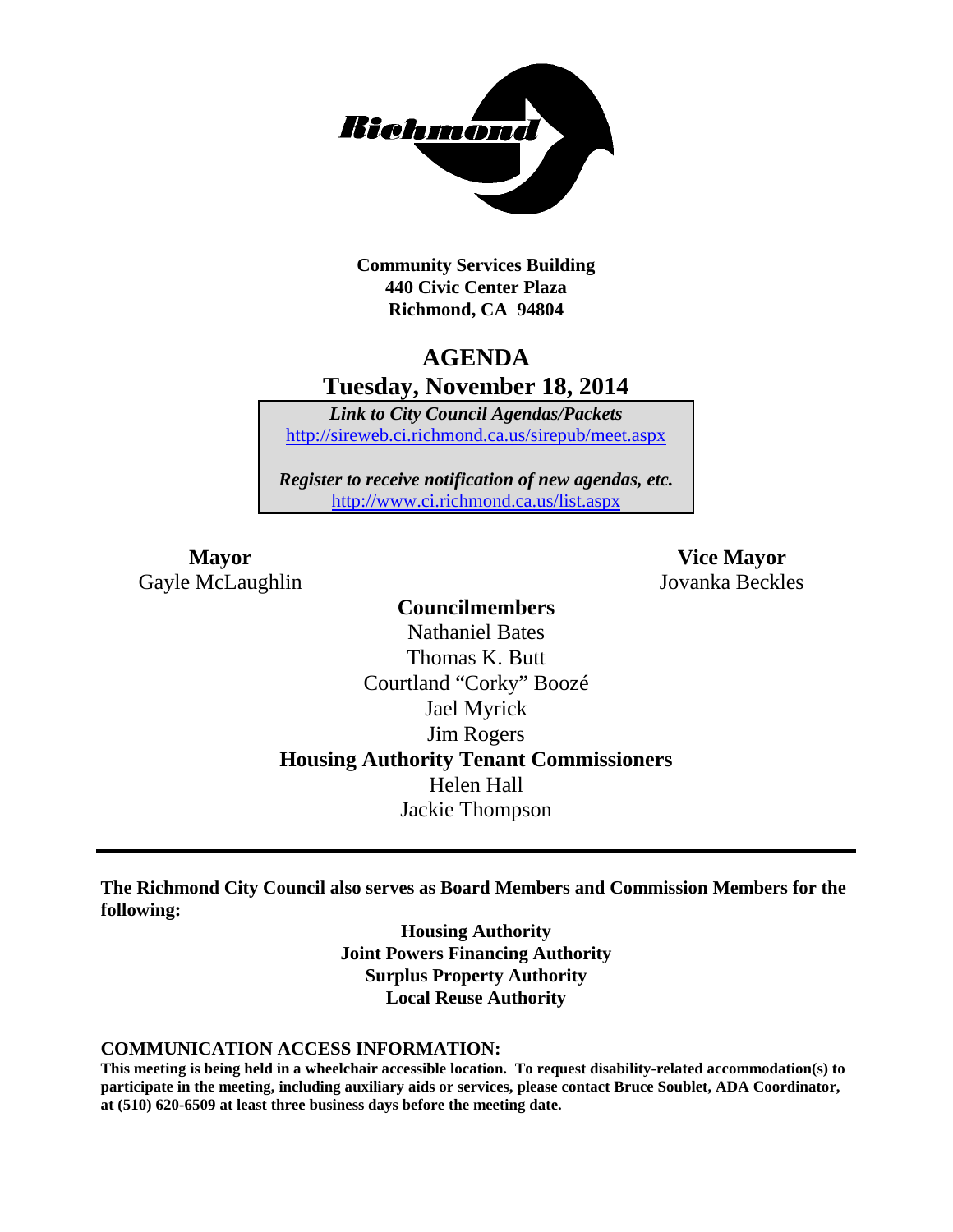# **MEETING PROCEDURES**

The City of Richmond encourages community participation at its City Council meetings and has established procedures that are intended to accommodate public input in a timely and time-sensitive way. As a courtesy to all members of the public who wish to participate in City Council meetings, please observe the following procedures:

**PUBLIC COMMENT ON AGENDA ITEMS:** Anyone who desires to address the City Council on items appearing on the agenda must complete and file a pink speaker's card with the City Clerk **prior** to the City Council's consideration of the item. Once the City Clerk has announced the item and discussion has commenced, no person shall be permitted to speak on the item other than those persons who have submitted their names to the City Clerk. Your name will be called when the item is announced for discussion. **Each speaker will be allowed TWO (2) MINUTES to address the City Council on NON-PUBLIC HEARING items listed on the agenda.**

**OPEN FORUM FOR PUBLIC COMMENT:** Individuals who would like to address the City Council on matters not listed on the agenda or on **Presentations, Proclamations and Commendations, Report from the City Attorney, or Reports of Officers** may do so under Open Forum. All speakers must complete and file a pink speaker's card with the City Clerk **prior** to the commencement of Open Forum. **The amount of time allotted to individual speakers shall be determined based on the number of persons requesting to speak during this item. The time allocation for each speaker will be as follows: 15 or fewer speakers, a maximum of 2 minutes; 16 to 24 speakers, a maximum of 1 and one-half minutes; and 25 or more speakers, a maximum of 1 minute.**

#### **SPEAKERS ARE REQUESTED TO OCCUPY THE RESERVED SEATS IN THE FRONT ROW BEHIND THE SPEAKER'S PODIUM AS THEIR NAME IS ANNOUNCED BY THE CITY CLERK.**

**CONSENT CALENDAR:** Consent Calendar items are considered routine and will be enacted, approved or adopted by one motion unless a request for removal for discussion or explanation is received from the audience or the City Council. A member of the audience requesting to remove an item from the Consent Calendar must first complete a speaker's card and discuss the item with a City staff person who has knowledge of the subject material, prior to filing the card with the City Clerk and **prior to the City Council's consideration of Agenda Review.** An item removed from the Consent Calendar may be placed anywhere on the agenda following the City Council's agenda review.

**CONDUCT AT MEETINGS: Richmond City Council meetings are limited public forums during which the City strives to provide an open, safe atmosphere and promote robust public debate. Members of the public, however, must comply with state law, as well as the City's laws and procedures and may not actually disrupt the orderly conduct of these meetings. The public, for example, may not shout or use amplifying devices, must submit comment cards and speak during their allotted time, may not create a physical disturbance, may not speak on matters unrelated to issues within the jurisdiction of the City Council or the agenda item at hand, and may not cause immediate threats to public safety.**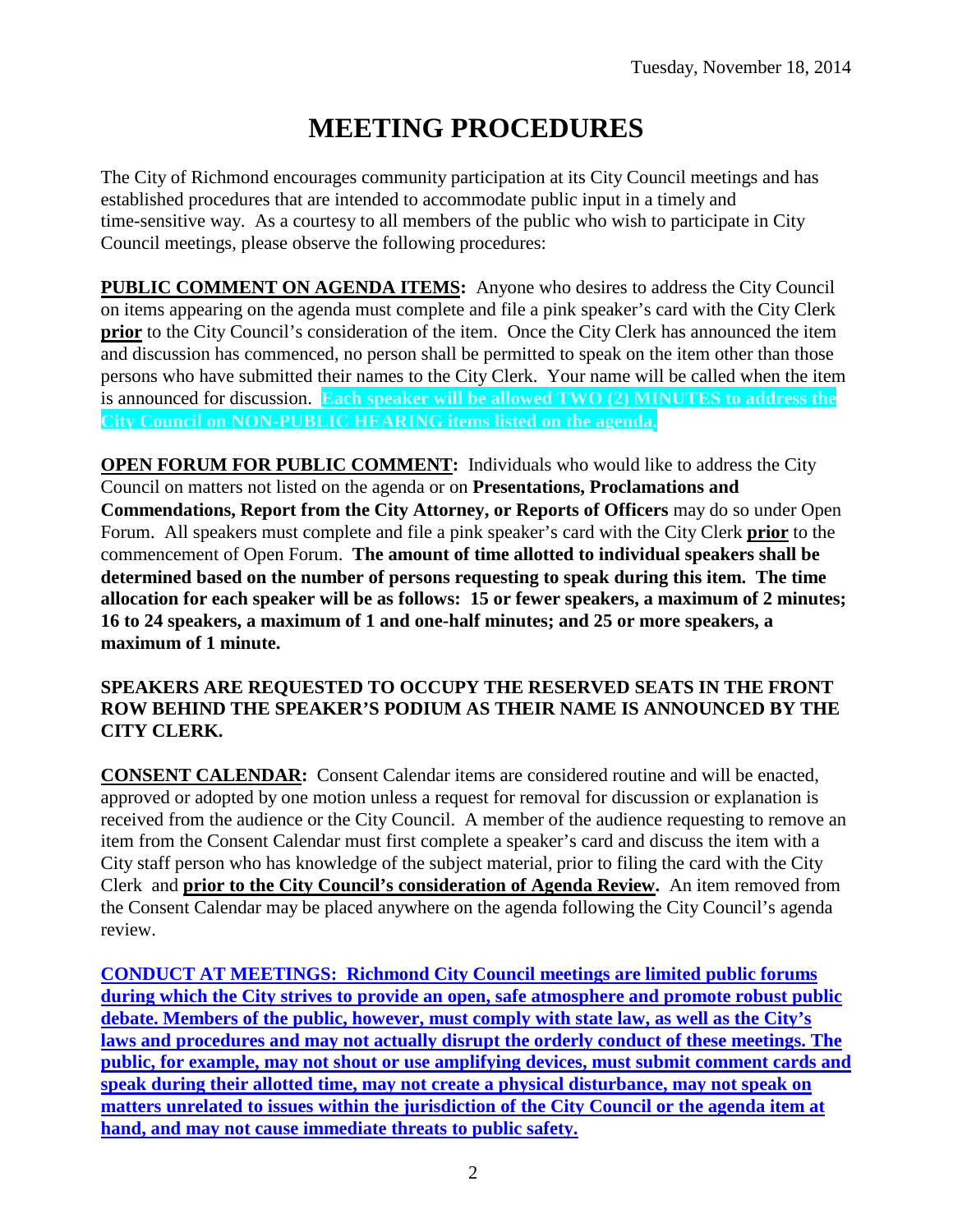**CITY HARASSMENT POLICY: The City invites public comment and critique about its operations, including comment about the performance of its public officials and employees, at the public meetings of the City Council and boards and commissions. However, discriminatory or harassing comments about or in the presence of City employees, even comments by third parties, may create a hostile work environment, if severe or pervasive. The City prohibits harassment against an applicant, employee, or contractor on the basis of race, religious creed, color, national origin, ancestry, physical disability, medical condition, mental disability, marital status, sex (including pregnancy, childbirth, and related medical conditions), sexual orientation, gender identity, age or veteran status, or any other characteristic protected by federal, state or local law. In order to acknowledge the public's right to comment on City operations at public meetings, which could include comments that violate the City's harassment policy if such comments do not cause an actual disruption under the Council Rules and Procedures, while taking reasonable steps to protect City employees from discrimination and harassment, City Boards and Commissions shall adhere to the following procedures. If any person makes a harassing remark at a public meeting that violates the above City policy prohibiting harassment, the presiding officer of the meeting may, at the conclusion of the speaker's remarks and allotted time: (a) remind the public that the City's Policy Regarding Harassment of its Employees is contained in the written posted agenda; and (b) state that comments in violation of City policy are not condoned by the City and will play no role in City decisions. If any person makes a harassing remark at a public meeting that violates the above City policy, any City employee in the room who is offended by remarks violating the City's policy is excused from attendance at the meeting. No City employee is compelled to remain in attendance where it appears likely that speakers will make further harassing comments. If an employee leaves a City meeting for this reason, the presiding officer may send a designee to notify any offended employee who has left the meeting when those comments are likely concluded so that the employee may return to the meeting. The presiding officer may remind an employee or any council or board or commission member that he or she may leave the meeting if a remark violating the City's harassment policy is made. These procedures supplement the Council Rules and Procedures relating to disruption of orderly conduct at Council meetings.**

Any law enforcement officer on duty or whose service is commanded by the presiding officer shall be Sergeant-at-Arms of the Council meetings. He/she, or they, shall carry out all orders and instructions given by the presiding officer for the purpose of maintaining order and decorum at the Council meetings (City Council Rules of Procedure and Order Section III F, RMC Section 2.12.030).

**\*\*\*\*\*\*\*\*\*\*\*\*\*\*\*\*\*\*\*\*\*\*\*\*\*\*\*\*\*\*\*\*\*\*\*\*\*\*\*\*\*\*\*\*\*\*\*\*\*\*\*\*\*\*\*\*\*\***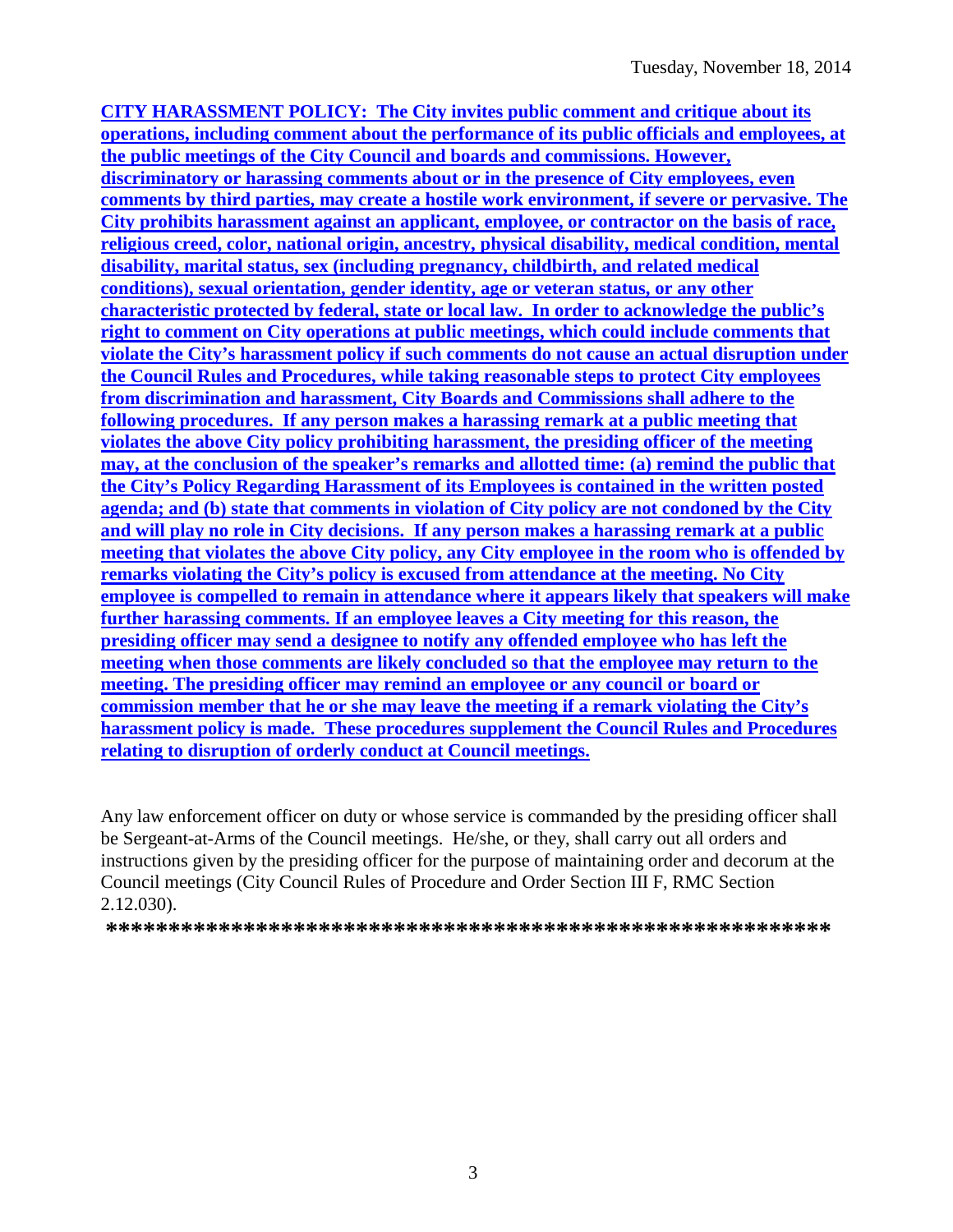# **OPEN SESSION TO HEAR PUBLIC COMMENT ON CLOSED SESSION ITEMS**

5:30 p.m.

- **A. ROLL CALL**
- **B. PUBLIC COMMENT**

#### **C. ADJOURN TO CLOSED SESSION**

# **CLOSED SESSION**

Shimada Room of the Community Services Building

#### **A. CITY COUNCIL**

## **A-1.** LIABILITY CLAIMS -(Government Code Section 54956.9):

Griffin vs. City of Richmond

George Marcus vs. City of Richmond

## **A-2.** PUBLIC EMPLOYEE APPOINTMENT (Government Code Section 54957.6):

Title: City Clerk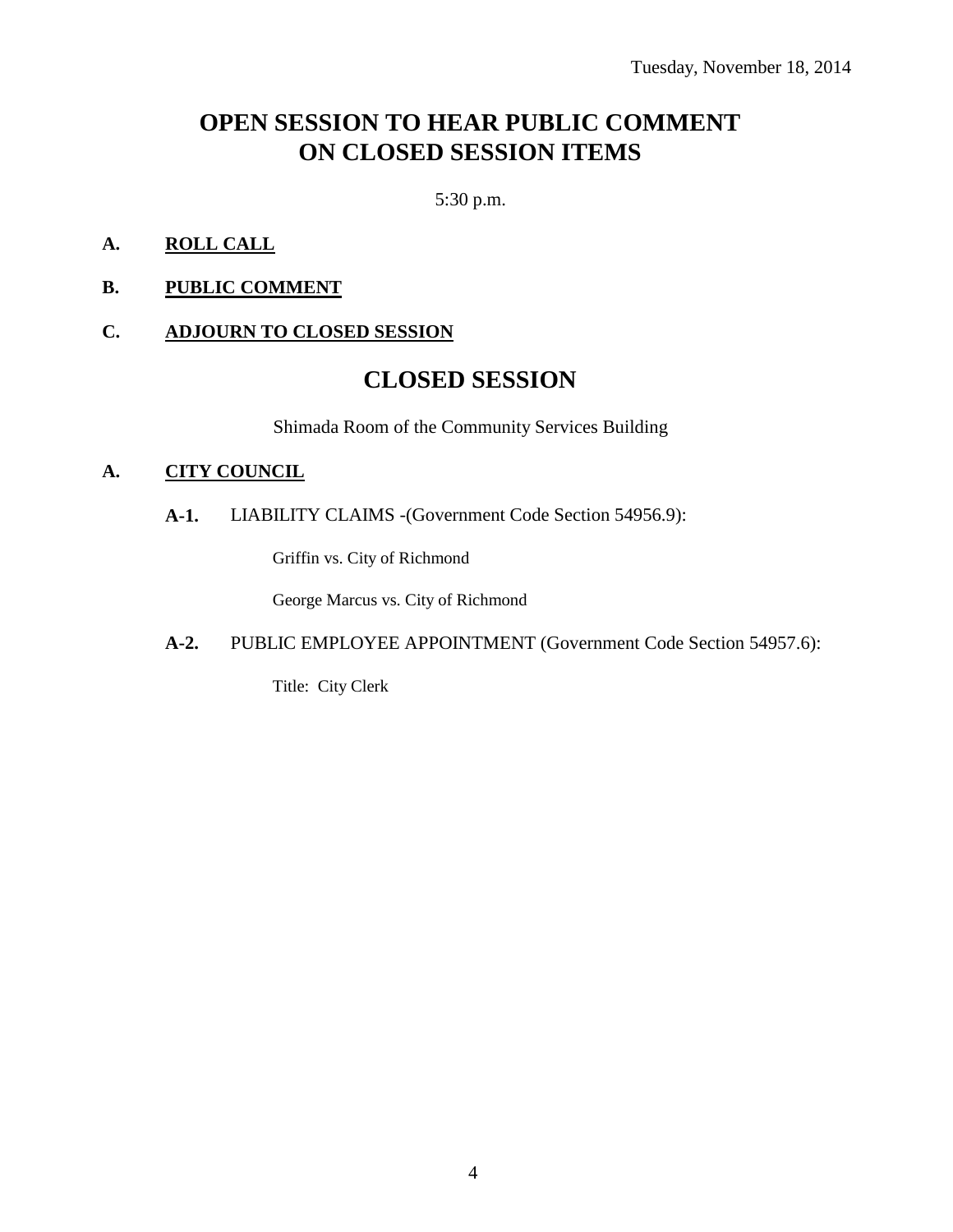# **SPECIAL MEETING OF THE RICHMOND HOUSING AUTHORITY**

6:25 p.m.

- **A. PLEDGE TO THE FLAG**
- **B. ROLL CALL**
- **C. STATEMENT OF CONFLICT OF INTEREST**
- **D. OPEN FORUM FOR PUBLIC COMMENT**
- **E. AGENDA REVIEW**

#### **F. HOUSING AUTHORITY CONSENT CALENDAR**

- **F-1.** ADOPT a resolution authorizing service contracts with: (1) Edrington Schirmer & Murphy; (2) Law Office of Charles T. Ramsey; and (3) Judondi Bolden Attorney at Law for as-needed unlawful detainer legal services in an amount not to exceed \$200,000 per firm per year over a three-year period with two optional one-year extensions (This item was reviewed by the Housing Advisory Commission at their Regular Meeting held on Monday November 10, 2014. The item was not reviewed by the Finance Committee due to cancellation of their November 7, 2014, meeting) - Richmond Housing Authority (Tim Jones 621- 1310).
- **F-2.** ADOPT a resolution approving a contract with BDO PHA Finance for as-needed financial management consulting services for the Richmond Housing Authority's various low-income housing programs in an amount not to exceed \$125,000 per year over a three-year period with two optional one-year extensions (This item was reviewed by the Housing Advisory Commission at their Regular Meeting held on Monday, October 20, 2014. This item was not reviewed by the Finance Standing Committee meeting due to cancellation of its November 7, 2014, meeting) - Richmond Housing Authority (Tim Jones 621-1310).
- **F-3.** APPROVE the minutes of the September 16 and 23, 2014, and October 7, 21, and 28, 2014, Housing Authority Special meetings - City Clerk's Office (Diane Holmes 620-6513).

## **G. ADJOURNMENT**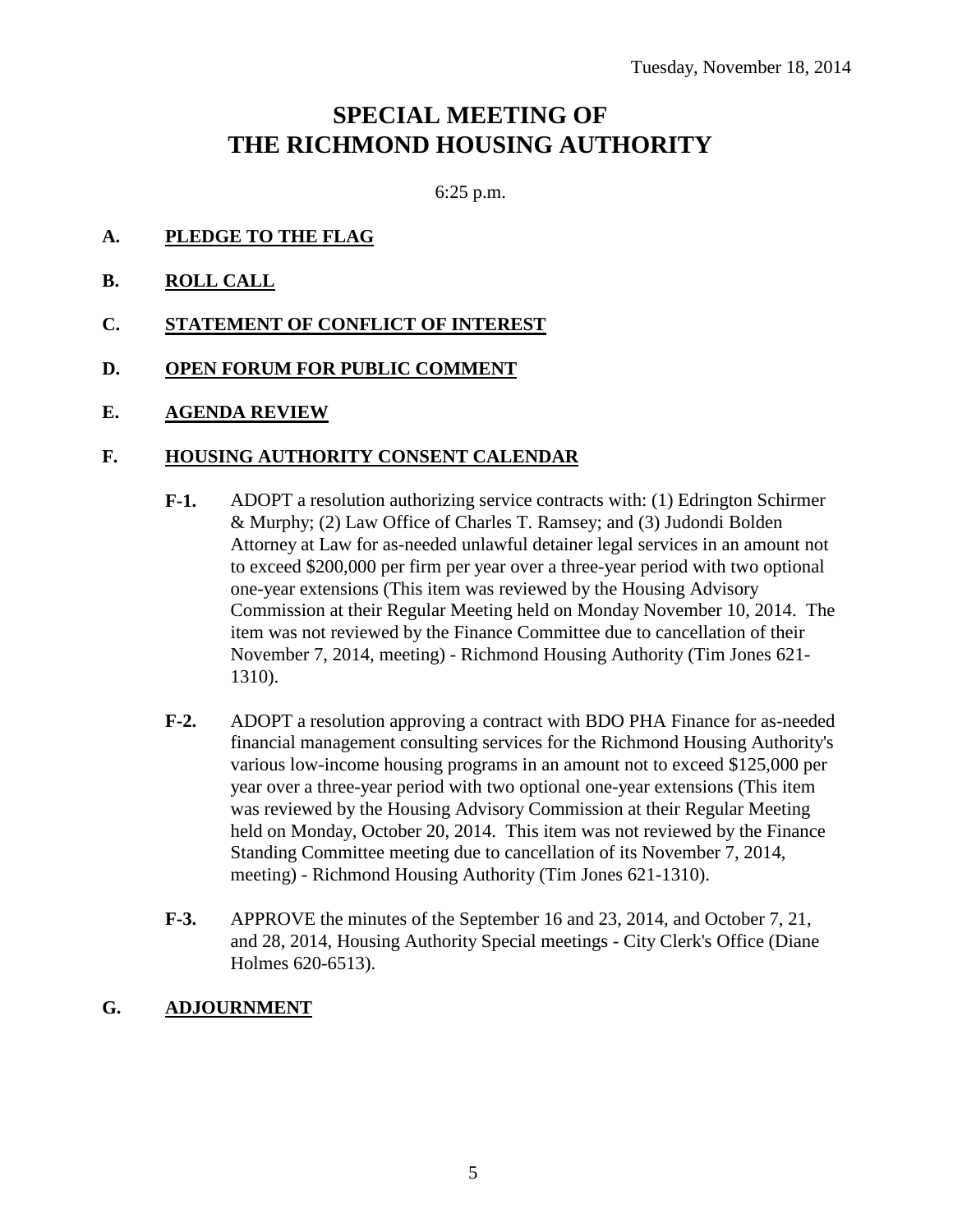# **MEETING OF THE SUCCESSOR AGENCY TO THE RICHMOND COMMUNITY REDEVELOPMENT AGENCY AND RICHMOND CITY COUNCIL**

6:30 p.m.

## **A. ROLL CALL**

- **B. STATEMENT OF CONFLICT OF INTEREST**
- **C. AGENDA REVIEW**

#### **D. REPORT FROM THE CITY ATTORNEY OF FINAL DECISIONS MADE DURING CLOSED SESSION**

**E. OPEN FORUM FOR PUBLIC COMMENT**

#### **F. SUCCESSOR AGENCY TO THE RICHMOND COMMUNITY REDEVELOPMENT AGENCY CONSENT CALENDAR**

**F-1.** ADOPT resolutions authorizing the execution of: (1) the Funds Pass-through Agreement with the San Francisco Bay Area Rapid Transit District ("BART"), providing \$1,500,000 in Public Transportation Modernization Improvement Safety Enhancement Account funds for the Richmond Transit Village Project, and appropriating these funds into the 2013-2015 Biennial Budget line item "Metrowalk - Richmond Transit Village;" and (2) Amendment No. 1 to the August 1, 2008, Design and Funding Agreement and Second Amendment to Disposition and Development Agreement ("DFA") with BART, increasing the as-amended total reimbursement amount by \$199,366 for a total of \$1,785,000 (This item was not reviewed by the Finance Standing Committee due to cancellation of its November 7, 2014, meeting) - Successor Agency to the Richmond Community Redevelopment Agency (Chadrick Smalley 307-8091).

#### **G. JOINT SUCCESSOR AGENCY TO THE RICHMOND COMMUNITY REDEVELOPMENT AGENCY AND RICHMOND CITY COUNCIL CONSENT CALENDAR**

**G-1.** ADOPT a joint resolution of the City Council of the City of Richmond and the Board of the Successor Agency to the Richmond Community Redevelopment Agency approving and accepting the transfer of the southernmost segment of Marina Way South (Assessor's Parcel Number 560-181-099) from the Successor Agency to the City of Richmond - Successor Agency (Chadrick Smalley 412- 2067).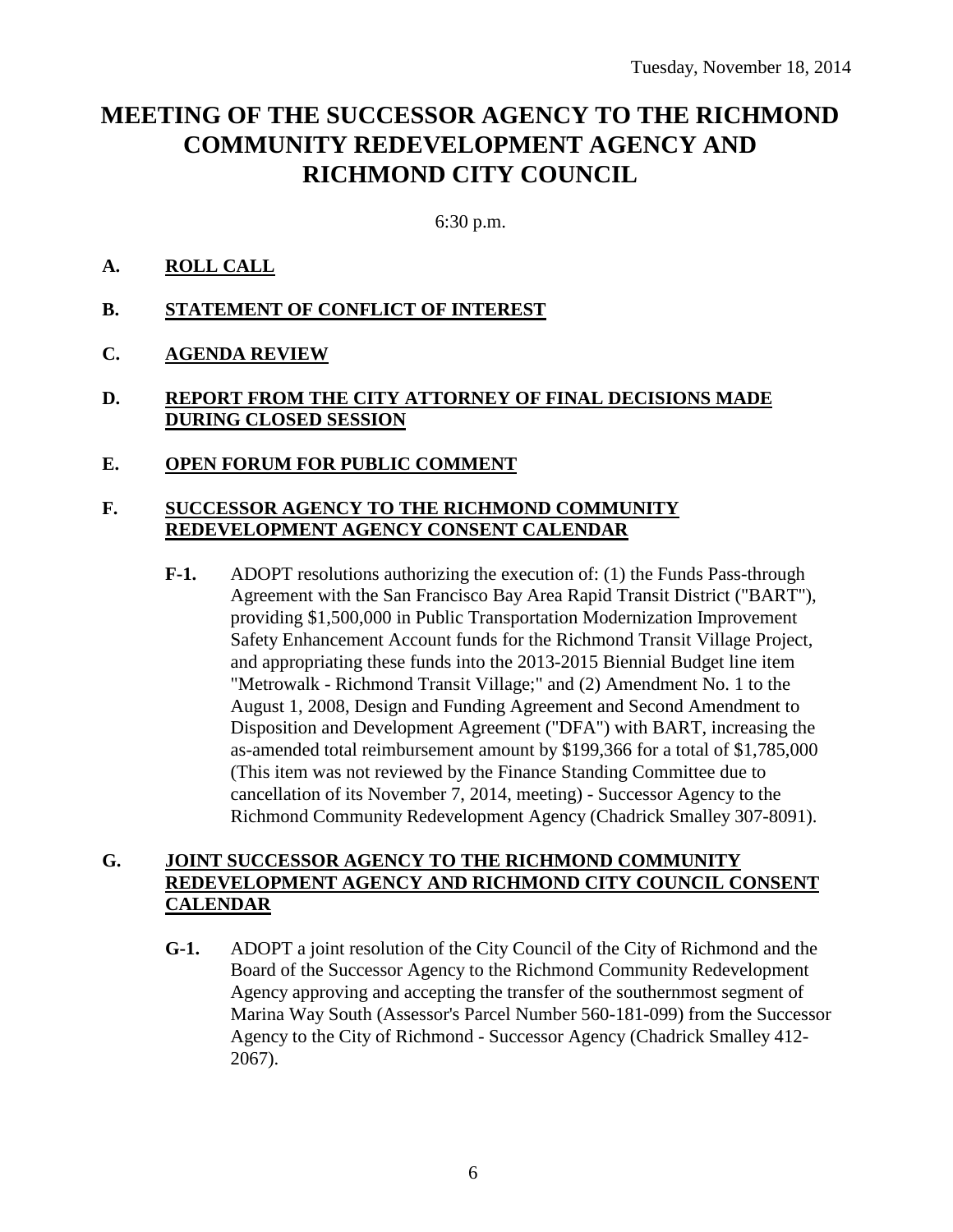## **H. CITY COUNCIL CONSENT CALENDAR**

- **H-1.** ADOPT a resolution authorizing placement of liens and special assessments for unpaid garbage collection service fees on County property tax records - Finance Department (James Goins/Antonio Banuelos 620-6741).
- **H-2.** APPROVE a grant-funded contract with Alameda County Workforce Investment Board to provide workshops and presentations for RichmondBUILD program participants and grant partners in support of the Proposition 39 Clean Energy Job Creation Program. The contract term will be November 18, 2014, through June 30, 2016, in an amount not to exceed \$50,000 - Employment and Training Department (Sal Vaca/Fred Lucero 307-8023).
- **H-3.** ADOPT a resolution approving a 3% annual cost-of-living increase, in addition to the 2% minimum cost-of-living increase, for the recipients of the General Pension Fund, for a total annual cost-of-living increase of 5% for these recipients - Finance Department (James Goins/Susan Segovia 307-8022).
- **H-4.** APPROVE a contract amendment with Oscar I. Solano, dba Zumba Rico Fitness, in the amount of \$10,000, for a total contract amount not to exceed \$50,000, to continue Zumba and Aqua Zumba classes for the Adult Activities Program through December 31, 2014 - Community Services Department (Devone Boggan 620-6950).
- **H-5.** ADOPT a resolution approving a contract with Amerinational Community Services for loan servicing services, including servicing the Home Improvement Loan Program loan portfolio, in an amount not to exceed \$40,000 and for a term ending December 31, 2016 - Housing and Community Development (James Goins 620-6740).
- **H-6.** APPROVE an amendment to the contract with Xebec Data Corporation for translation of Electronic Data Interchange (EDI) into an importable format for the City's utility management system, extending the term by five years to December 31, 2018, in an amount not to exceed \$50,000 over the five-year period, and with two one-year options to extend the term in an amount not to exceed \$10,000 per year - Public Works Department (Yader A. Bermudez 231- 3008).
- **H-7.** APPROVE a contract with Best Contracting Services, Inc. for roof replacement at the Point Richmond Library/Community Center in an amount not to exceed \$240,000 (This item was not reviewed by the Finance Standing Committee due to cancellation of its November 7, 2014, meeting) – Public Works Department (Yader A. Bermudez 231-3008).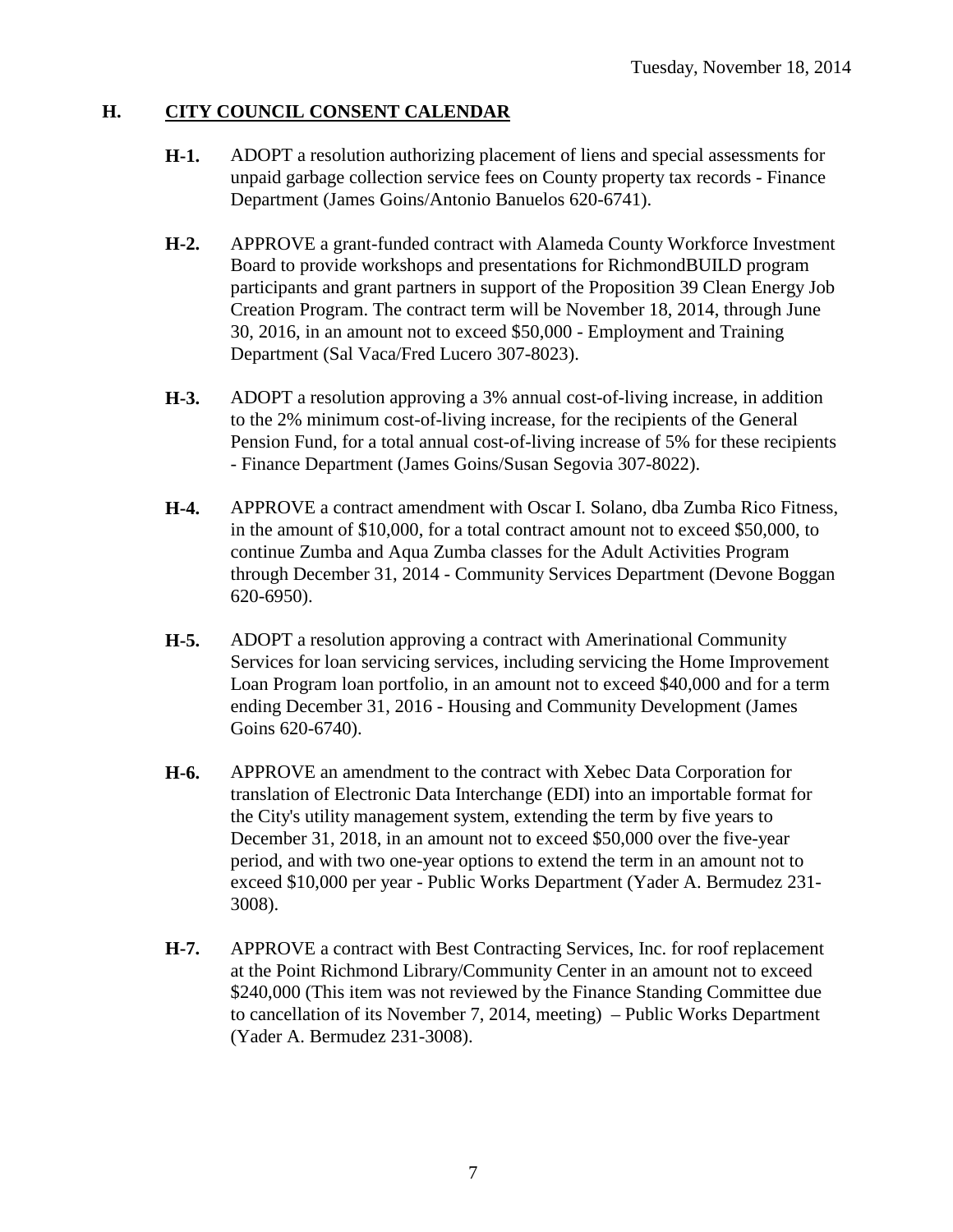- **H-8.** ADOPT an ordinance (second reading) establishing the wages, salary, and compensation for the new classification of Community Services Director (Executive Salary Range 5.1 \$10,728 - \$16,743/month) - Human Resources Management Department (Lisa Stephenson 620-6600).
- **H-9.** ADOPT an ordinance (second reading) establishing the wages, salary, and compensation for the new classification of Resident Services Administrative Officer (Executive Salary Range 2.1 \$8,087 - \$12,620/month) - Human Resources Management Department (Lisa Stephenson 620-6600).
- **H-10.** APPROVE the following appointments: Workforce Investment Board: Per Lorentzen, new appointment, no term ending date; Richmond Youth Council: Amrinder Singh, new appointment, term ending October 1, 2015; Julissa Garcia, new appointment, term ending October 1, 2015; Joseph Jackson, new appointment, term ending October 1, 2015 - Mayor McLaughlin (620-6502).
- **H-11.** RECEIVE a report on the Richmond Municipal Sewer District for the month of October 2014 - Engineering Services Department (Chad Davisson 620-5486).
- **H-12.** ADOPT an ordinance (second reading) amending Chapter 12.18 of the Richmond Municipal Code titled, "Discharges to the Wastewater Treatment System", to ensure consistency with the requirements as specified in Chapter 40 of the Federal Code of Regulations, Part 403,"Protection of the Environment" - Engineering Services Department (Chad Davisson 307-8091).

## **I. ORDINANCES - NOT EARLIER THAN 7:00 P.M.**

**I-1.** INTRODUCE an ordinance (first reading) amending certain sections of Chapter 7.102 (Medical Marijuana Permits) of the Richmond Municipal Code to clarify requirements for dispensary operation and to remove the density restrictions on dispensary locations in a C-3 zone - Councilmember Butt (236-7435), City Manager's Office (Bill Lindsay 620-6512), and Police Department (Chief Chris Magnus 620-1802).

## **J. COUNCIL AS A WHOLE - NOT EARLIER THAN 7:15 P.M.**

**J-1.** DECLARE the City Council's intent to use one half of the proceeds from Measure U (roughly \$3.75 million per year) to pay for a bond to repair streets in Richmond and DIRECT the City Manager to prepare a Street Repair Bond for City Council approval - Councilmember Rogers (620-5431), Councilmember Butt (236-7435), and Councilmember Myrick (620-6636).

#### **K. REPORTS OF OFFICERS: STANDING COMMITTEE REPORTS, REFERRALS TO STAFF, AND GENERAL REPORTS (INCLUDING AB 1234 REPORTS)**

## **L. ADJOURNMENT**